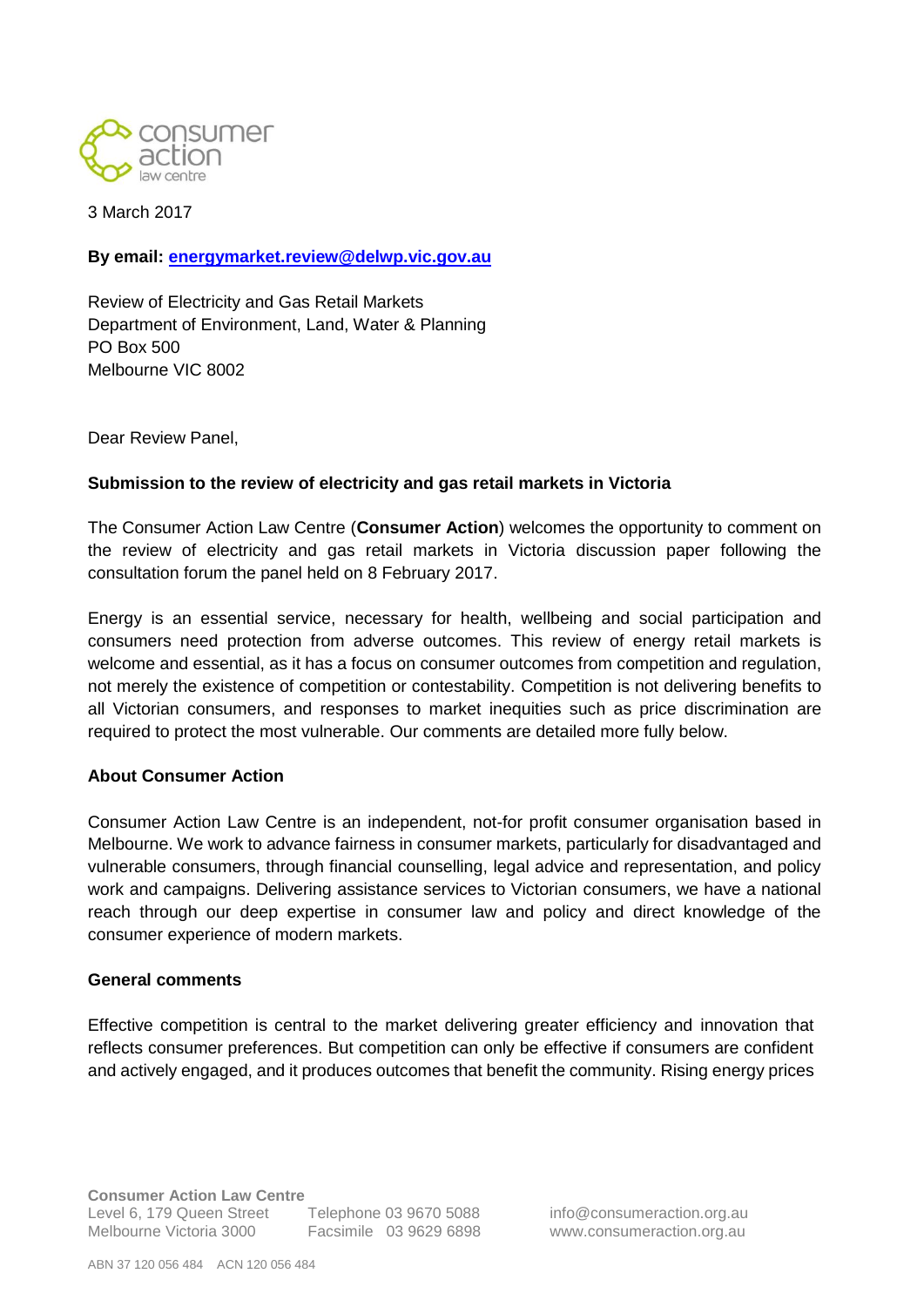and low customer satisfaction with the value provided by their energy service<sup>1</sup> suggest that the market is not working for Victorian consumers.

Consumer Action proposes that this review develop a robust range of output metrics to determine whether competition is benefiting the community now and in the future. The goal of ongoing measurement of these outcomes should be to determine what additional policy measures are required to ensure all Victorians, including those who are vulnerable or disengaged, benefit from the competitive retail market. In particular, we suggest the following measures:

- the proportion and distribution of consumers not receiving a "bad deal", the primary measure designed to focus on market outcomes;
- levels of comprehension with respect to key market information, aimed to ensure that people who have capacity have the opportunity to make effective choices; and
- levels and types of customer complaints, as a key measure focusing on after-sales service not merely the buying or switching experience.

These measures will provide policy makers the insight they need to address the issues Victorians are experiencing with retail competition.

Despite a tailored consumer protection regime for energy, many Victorians have found the transition to retail competition in this market difficult. The complexity in market and product design, and the approach to marketing of the retail products, has meant that for many consumers, their ability to exercise choice has not necessarily resulted in improved outcomes. A ban on misleading or conditional discounts such as 'pay on time' that disadvantage certain groups of consumers is needed, as are protections from price discrimination for those who are not engaged.

Competition is also limited on a more fundamental level for many Victorian residential customers, where even the existence of choice is absent. This includes people living in regional areas where there is only one gas retailer, such as Horsham. A growing number of consumers are also not able to choose their retailer because they are in an embedded network where a building or residence manager (or agent acting on their behalf) delivers electricity. These people are also not entitled to access effective dispute resolution schemes such as the Energy and Water Ombudsman Service (**EWOV**).

More must also be done to support consumers to participate effectively and make decisions in their best interests, particularly while the market is quickly transforming. Risks posed by unnecessary market complexity are heightened by the introduction of new products and services. For example, there is growing evidence of problems experienced by people who have bought solar products. Consumer Action has received a large number of complaints and requests for advice relating to poorly installed or defective products, mis-selling, and high cost finance arrangements, including high-pressure in-home sales, inflated product costs, and hiding the true cost of finance. Once again, these consumers are generally not available to access dispute resolution via EWOV, and must instead take their chances in a court or tribunal, which is costly,

<sup>1</sup> In Energy Consumers Australia's December 2016 survey, Victorian customers considered that their electricity and gas supply offered less value for money than other services, including banking, insurance, water, mobile phones and internet. ECA, *Energy consumer sentiment survey findings: Victoria*, December 2016, available at: [http://www.energyconsumersaustralia.com.au/documents/Energy-Consumer-Sentiment-Survey-Findings-VIC-](http://www.energyconsumersaustralia.com.au/documents/Energy-Consumer-Sentiment-Survey-Findings-VIC-Dec2016.pdf)[Dec2016.pdf](http://www.energyconsumersaustralia.com.au/documents/Energy-Consumer-Sentiment-Survey-Findings-VIC-Dec2016.pdf)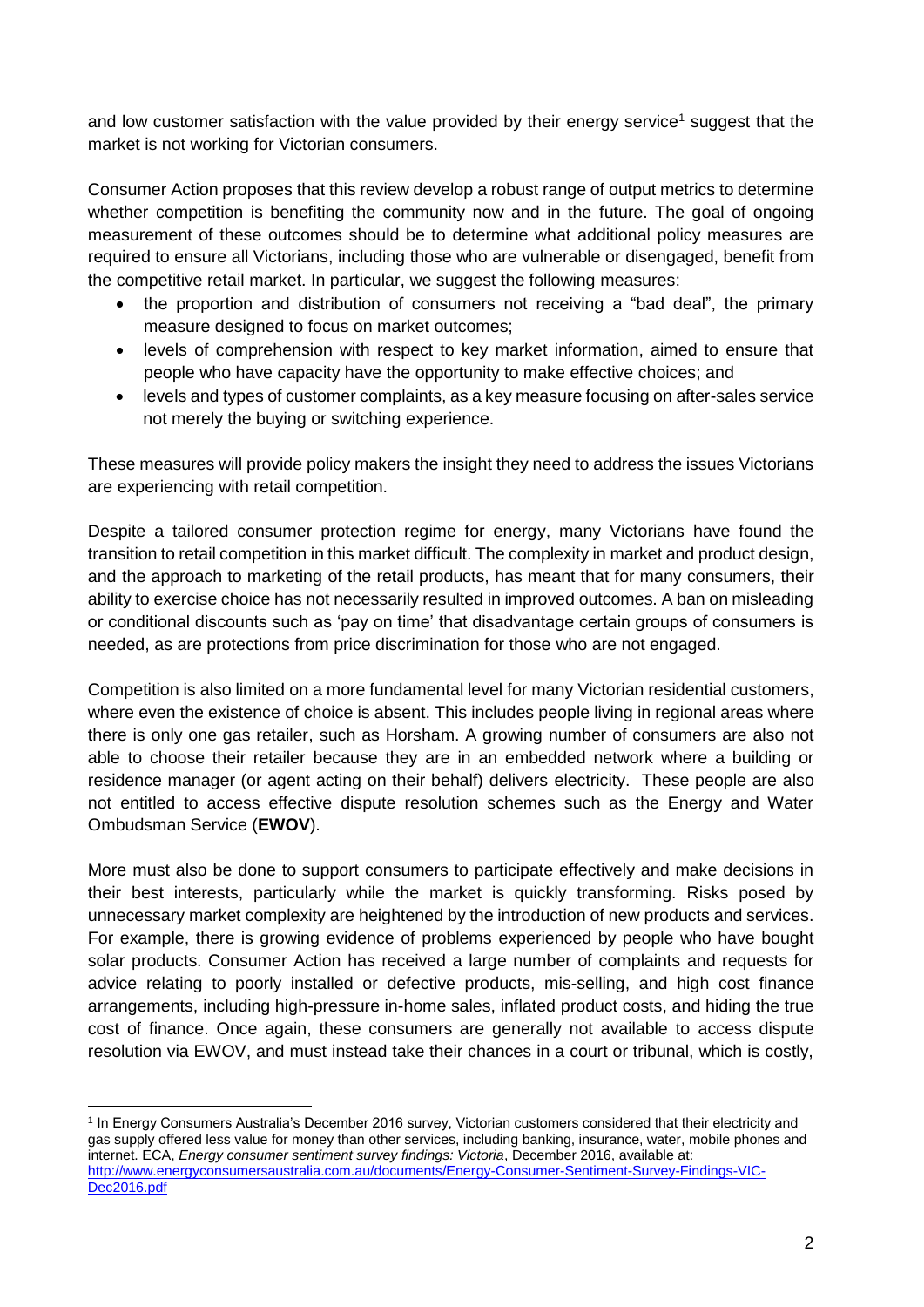time consuming, complicated and weighted unfairly to the business that can more easily afford legal advice.

#### **Responses to questions for comment**

### *Has the introduction of competition to electricity and gas retail markets in Victoria delivered improved efficiency and benefits in the long term interests of consumers?*

The core purpose of any review of competitive retail markets is to determine if the benefits of competition are being passed through to all classes of consumer. To assess whether this is occurring, we need competition reviews to place a greater focus on actual consumer outcomes (with a particular focus on vulnerable groups), comprehension and trust, rather than levels of market activity and other supply side measures.

Despite regular findings through the Australian Energy Market Commission (**AEMC**) competition reviews that retail competition in Victoria is effective, there are indicators that suggest that market outcomes for many groups of consumers are poor. The rate of disconnection for non-payment has increased since the introduction of retail competition. The significant detriment of disconnection from essential services is described in our case study report, *Heat or Eat*. <sup>2</sup> EWOV also continues to see a high number of energy complaints relating to credit, affordability and, to a lesser extent, marketing.<sup>3</sup> Energy Consumers Australia's Energy Consumer Sentiment Survey found that only 45 per cent of consumers were satisfied with the value for money they were receiving for electricity.<sup>4</sup> The report also showed that despite a majority of consumers being confident about their participation in the market, many Victorian consumers were not aware of important information about their electricity supply. For example, less than 40 per cent were aware that they have a time-of-use (smart) meter despite nearly all Victorian households having one installed as part of a state-wide roll-out. Further, a 2013 report into the Victorian electricity market found the average ability of customers to understand pricing offers had fallen steadily since 2004, as had the ease of comparing new offers to the customer's existing terms and conditions.<sup>5</sup>

CHOICE's regular consumer pulse reports consistently find that consumers are less likely to say they trust energy providers compared to other firms in other industries. CHOICE's most recent quarterly survey also found that almost four out of five consumers were concerned about the cost pressure due to the price of electricity.<sup>6</sup> Several studies have also suggested that the retail

<sup>1</sup> <sup>2</sup> Consumer Action Law Centre, *Heat or Eat; Households should not be forced to decide whether they heat or eat*, 2015, available at: [http://consumeraction.org.au/wp-content/uploads/2015/08/Heat-or-Eat-Consumer-Action-Law-](http://consumeraction.org.au/wp-content/uploads/2015/08/Heat-or-Eat-Consumer-Action-Law-Centre.pdf)[Centre.pdf](http://consumeraction.org.au/wp-content/uploads/2015/08/Heat-or-Eat-Consumer-Action-Law-Centre.pdf)

<sup>3</sup> See[: https://www.ewov.com.au/reports/res-online/201702](https://www.ewov.com.au/reports/res-online/201702)

<sup>4</sup> ECA, *Energy consumer sentiment survey findings: Victoria*, December 2016, available at:

[http://www.energyconsumersaustralia.com.au/documents/Energy-Consumer-Sentiment-Survey-Findings-VIC-](http://www.energyconsumersaustralia.com.au/documents/Energy-Consumer-Sentiment-Survey-Findings-VIC-Dec2016.pdf)Dec<sub>2016.pdf</sub>

 $5$  Wallis (2013) Victorians' Experience of the Electricity Market, in Essential Services Commission (2013) Victorian Residential Electricity Retail Market Research Discussion Paper [www.esc.vic.gov.au/getattachment/a662edf7-8852-](http://www.esc.vic.gov.au/getattachment/a662edf7-8852-4618-a4e9-28dfffc9d4f0/Victorian-residential-electricity-retail-market-re.pdf) [4618-a4e9-28dfffc9d4f0/Victorian-residential-electricity-retail-market-re.pdf](http://www.esc.vic.gov.au/getattachment/a662edf7-8852-4618-a4e9-28dfffc9d4f0/Victorian-residential-electricity-retail-market-re.pdf)

<sup>&</sup>lt;sup>6</sup> See, <https://www.choice.com.au/money/budget/consumer-pulse/articles/consumer-pulse-september-2016-171116> and [https://www.choice.com.au/about-us/media-releases/2015/october/consumer-pulse-shows-household-costs](https://www.choice.com.au/about-us/media-releases/2015/october/consumer-pulse-shows-household-costs-easing)[easing](https://www.choice.com.au/about-us/media-releases/2015/october/consumer-pulse-shows-household-costs-easing)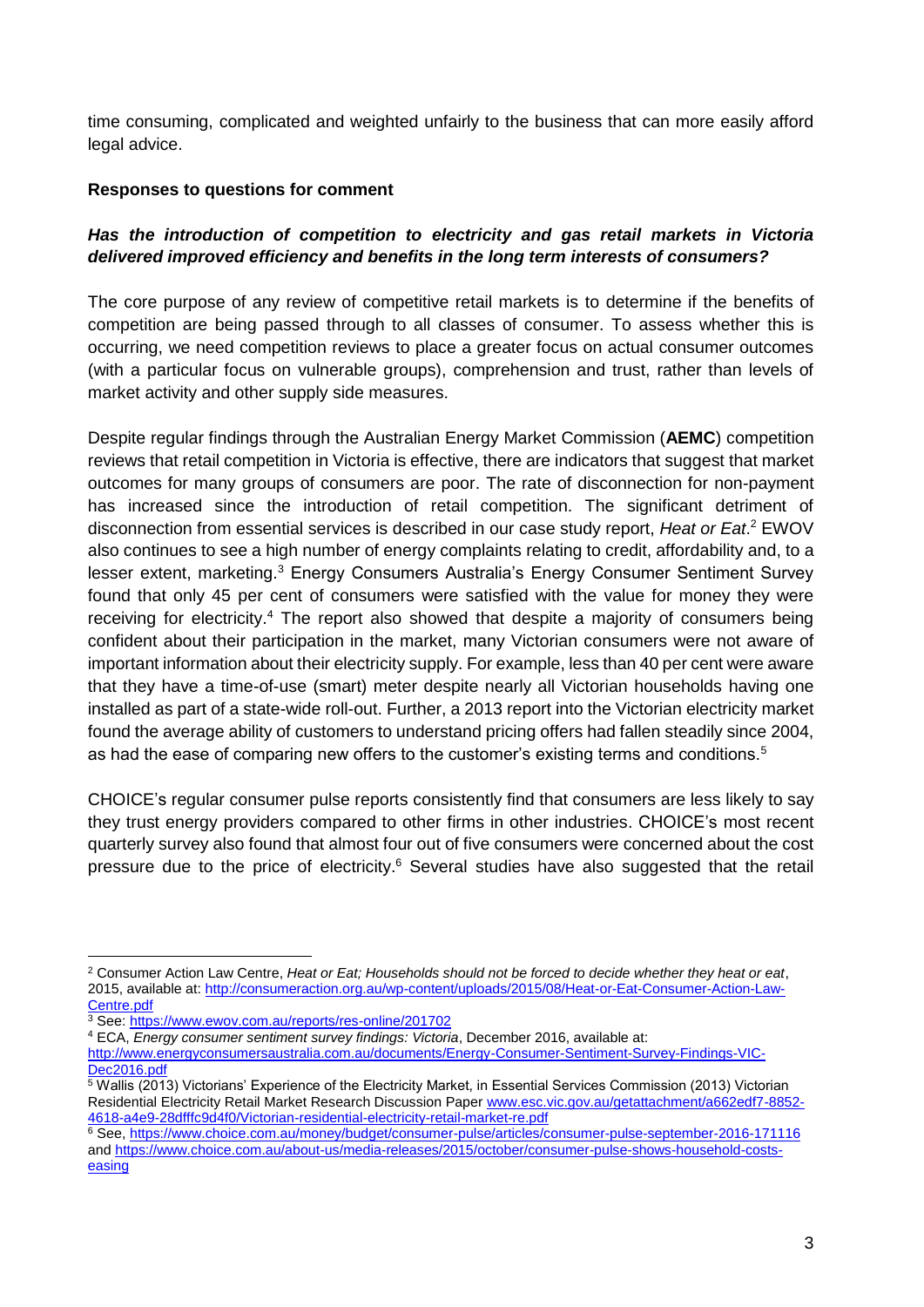component of bills are high and have been increasing as a proportion of energy bills.<sup>7</sup> While it is unclear whether this reflects greater retailer profit margins or costs related to greater competitive activity, neither are desired outcomes of competition. There has been a lack of innovation in the type of tariffs available since retail competition was introduced with almost all contracts on offer to residential customers still utilising a mix of fixed and usage charges.<sup>8</sup> Additionally, some retailer offerings and tariffs do not reflect the cost of service delivery such as pay-on-time discounts which act as significant penalties for those experiencing temporary or chronic payment difficulties.

The focus of much of the assessment of retail market competition is on the ability for new firms to enter the market, the availability of switching, the range of offers available in the market, and the level of the best offer. But there is a large cohort of consumers who are not likely to be on the best available offer, or indeed any offer that is currently available in the market. The AEMC reported that only 30 per cent of electricity and 20 per cent of gas consumers switched offers or retailers in the 12 months preceding their 2016 survey, and only 54 per cent of electricity and 46 per cent of gas consumers switched offers or retailers in the previous five years.<sup>9</sup> Consumers that have not switched in the past 12-25 months are likely to be on lapsed offers where they pay more than current market rates. The Essential Services Commission (**ESC**) also recorded 9 per cent of residential electricity and 11 per cent of residential gas consumers as being on standing offers in the 2015-2016 reporting period,<sup>10</sup> indicating they are not engaged in the energy market at all.

Further research could include identifying what sort of contracts customers have, what prices they have paid over a period of time (including whether they are accessing the benefits of any conditional discounts), and whether they are achieving a beneficial outcome from switching or staying with their existing retailer. At this time the data needed for such research is held by retailers and not required as a licence condition in reporting.

# *If not, what measures or alternative model(s) would you suggest for the efficient and effective delivery of electricity and gas in the long term interests of Victorian consumers?*

We support a greater focus on ensuring appropriate outcomes for the following groups that appear to be missing out on many of the benefits of competitive retail markets:

- Vulnerable consumers, including those with low levels of literacy (typically from culturally and linguistically diverse (CALD) backgrounds), Aboriginal and Torres Strait Islander communities, and people with disabilities;
- Regional customers; and

<sup>7</sup> See, for example: ES[C http://www.esc.vic.gov.au/project/energy/2129-analysis-of-electricity-retail-prices-and-retail](http://www.esc.vic.gov.au/project/energy/2129-analysis-of-electricity-retail-prices-and-retail-margins-2006-12/)[margins-2006-12/](http://www.esc.vic.gov.au/project/energy/2129-analysis-of-electricity-retail-prices-and-retail-margins-2006-12/) and Vinnies [https://www.vinnies.org.au/icms\\_docs/256854\\_National\\_Energy\\_Market\\_-](https://www.vinnies.org.au/icms_docs/256854_National_Energy_Market_-_A_hazy_retail_maze.pdf) [\\_A\\_hazy\\_retail\\_maze.pdf](https://www.vinnies.org.au/icms_docs/256854_National_Energy_Market_-_A_hazy_retail_maze.pdf)

<sup>8</sup> There have been some innovative retailer offers, such as Origin's "Predictable Plan". This innovative plan has the potential to deliver certain customer groups benefit, particular as it involves the retailer bearing greater risk in managing underlying energy prices and consumption changes. Another is Powershop's product which encourages more active shopping, limiting the risk that consumers become disengaged and end up on uncompetitive tariffs. However, flagship offers of nearly all retailers include problematic features such as complex pricing structures and limited 'benefit periods'.

<sup>9</sup> See page 65 AEMC, *2016 Retail Competition Review,* available at:

<http://www.aemc.gov.au/getattachment/d5a60d5b-d2dc-4219-af60-51c77d8aaa4f/Final-Report.aspx> <sup>10</sup> See page 86 ESC, *Victorian Energy Market Report 2015-2016,* 2016, available at: <http://www.esc.vic.gov.au/document/energy/36578-esc-energy-market-report-2015-16/>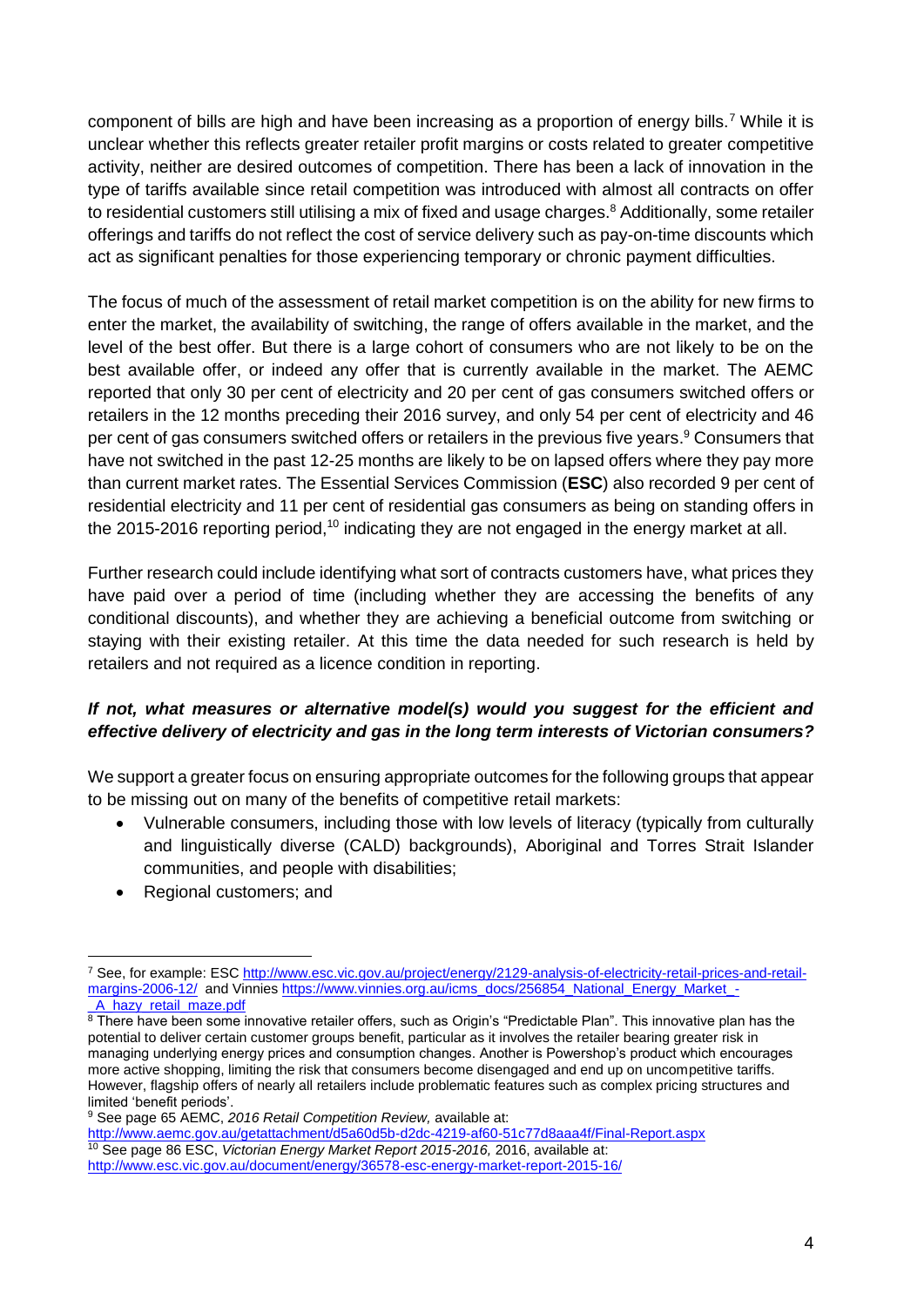Customers that either do not shop around or do not seek a new contract following the lapsing of benefits or discounts.

It is these groups that are most exposed to very high base market prices that are typical in our current energy retail market, and suppliers can use their customer data to price discriminate between customer groups. As noted above, we need greater insight into the proportion and distribution of customers not getting a "bad deal" to really understand whether the retail market is operating in the long-term interests of Victorian consumers.

Measures which interrogate customer service, trust and understanding should also be used. Consumer trust and satisfaction can be measured by the number and nature of complaints received by EWOV and retailer complaint data as currently reported in the ESC's Victorian Energy Market Report.<sup>11</sup> Net Promoter Scores are ineffective at measuring trust and satisfaction in this context. This measure appears really designed to ascertain customer loyalty rather than customer outcomes, and there is some evidence that customers are 'sticky' in the energy sector—they stay with providers for behavioural reasons, and not necessarily because of good customer service or experience. The other problem with the Net Promoter Score is that it is a stated-preference measure. Methods of discovering customers' revealed preferences (what they really do, not what they say they will do) are likely to be more insightful.

Consumer comprehension testing, which would objectively assess a consumer's ability to engage effectively in the competitive market, could also indicate the likelihood of consumers to benefit. One feature of such testing could include whether consumers understand their bills and offers. Such testing should not be self-reported through retailer surveys and should aim to include a diverse range of community members in order to reveal barriers to engagement and benefit. Findings in the AEMC's research on the understanding vulnerable customer experiences and needs<sup>12</sup> may already offer insights in this area.

Current switching statistics relied upon to argue that competition is effective may be over representing engaged consumers who switch much more often as reflective of all consumers. In particular, we note that many switches are a result of people moving house and, due to the role played by commission-driven services associated with estate agents, these switches may not involve someone actively considering the market offers. Commercial comparison services also do not always act in the customer's interests. 13 These services would have improved trust if they were required to comply with the Energy Comparator Code of Conduct.<sup>14</sup>

Switching can thus result in a consumer ending up worse off, especially in a confusing marketplace, so switching statistics may not be accurate in assessing effective competition. Instead measuring the proportion of the market that are on a standing offer or an offer with a lapsed benefit period may provide a reasonable assessment as to how many are missing out on the benefits of competition.

<sup>1</sup> <sup>11</sup> As above

<sup>12</sup> AEMC, *2016 Retail Competition Review,* available at[: http://www.aemc.gov.au/getattachment/d5a60d5b-d2dc-](http://www.aemc.gov.au/getattachment/d5a60d5b-d2dc-4219-af60-51c77d8aaa4f/Final-Report.aspx)[4219-af60-51c77d8aaa4f/Final-Report.aspx](http://www.aemc.gov.au/getattachment/d5a60d5b-d2dc-4219-af60-51c77d8aaa4f/Final-Report.aspx)

<sup>&</sup>lt;sup>13</sup> See CHOICE's complaint to NSW Fair Trading about Comparison sites;

[http://www.fairtrading.nsw.gov.au/mobile0c9a66/biz\\_res/ftweb/pdfs/About\\_us/Problems\\_with\\_electricity\\_switching\\_sit](http://www.fairtrading.nsw.gov.au/mobile0c9a66/biz_res/ftweb/pdfs/About_us/Problems_with_electricity_switching_sites.pdf) [es.pdf,](http://www.fairtrading.nsw.gov.au/mobile0c9a66/biz_res/ftweb/pdfs/About_us/Problems_with_electricity_switching_sites.pdf) utility connection services which are commission based are often included on applications for residential tenancies.

<sup>&</sup>lt;sup>14</sup> Se[e https://www.cuac.org.au/consumer-and-community-resources/energy-comparator-code-of-conduct](https://www.cuac.org.au/consumer-and-community-resources/energy-comparator-code-of-conduct)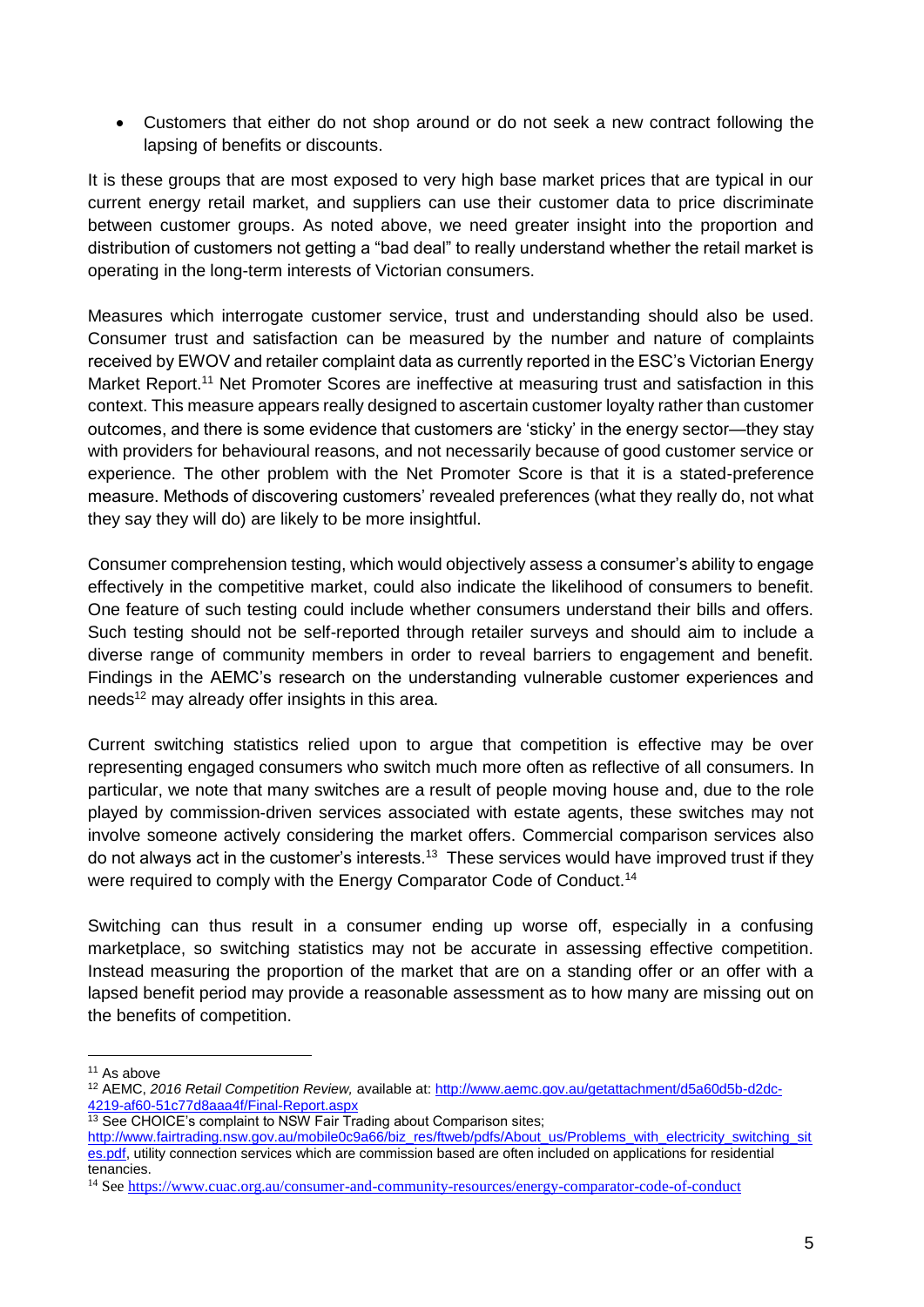We also recommend the investigation or implementation of the remedies we have detailed in responses to specific questions below that aim to enable all consumers to realise the benefits of retail competition.

# *How much have retail charges paid by consumers increased? What are the reasons for retail charge increases and does this demonstrate that the markets are not operating in the interests of consumers?*

Energy bills have increased significantly since Victoria introduced competition in 2009. The Australian Energy Regulator's (AER) State of the energy market reports<sup>15</sup> and St Vincent de Paul Society's tariff tracker<sup>16</sup> have shown this through assessments of market offers. However, the available evidence does not analyse the offers that households are actually on and therefore may be missing that many are paying more on contracts where a benefit period has lapsed or where a fixed price has been changed. Information on what consumers are actually paying is held by retailers and should be made available for analysis.

Since deregulation network charges as a proportion of total charge have decreased on Victorian's bills while some states and territories in the NEM have had increases.<sup>17</sup> Despite this the retail component on Victorian's bills have increased and appear to be the highest of all states and the price of energy has increased at a similar rate to these other markets.<sup>18</sup>

### *What factors need to be considered by the review when conducting an analysis of retail charges and margins?*

A focus on the varying margins that different groups of consumers are paying should be considered. We believe this would reveal that consumers who fail to engage, such as those with previously described vulnerabilities, may be exploited for higher profits by retailers. This price discrimination is undesirable especially where groups at higher risk of disconnection are being put at further risk by higher prices.

## *What cost reductions and other benefits to consumers have resulted from the introduction of retail competition? Are there characteristics of the electricity and gas retail markets or supply chains that inhibit retail competition from delivering cost reductions or significant other benefits to consumers?*

Before price regulation of standing offers was removed, it was argued by retailers that these regulations were limiting innovation in the way tariffs were designed and offered. However, since deregulation there has been very little innovation. Almost all offers include a combination of fixed and usage charges, with most of the focus on discounting from these base rates. Bundled products are sometimes referred to as innovative when in fact the tariffs involved are structured in a similar way to the status quo. At the consultation forum for this review, retailers claimed that

<u>.</u>

<sup>15</sup> See,<https://www.aer.gov.au/publications/state-of-the-energy-market-reports>

<sup>&</sup>lt;sup>16</sup> See, [https://www.vinnies.org.au/page/Our\\_Impact/Incomes\\_Support\\_Cost\\_of\\_Living/Energy/VIC/](https://www.vinnies.org.au/page/Our_Impact/Incomes_Support_Cost_of_Living/Energy/VIC/)

<sup>&</sup>lt;sup>17</sup> EY, *Electricity network services: Long-term trends in prices and costs, 2014 available at:* 

[http://www.ey.com/Publication/vwLUAssets/EY-electricity-network-services-eng/\\$FILE/EY-electricity-network](http://www.ey.com/Publication/vwLUAssets/EY-electricity-network-services-eng/$FILE/EY-electricity-network-services-eng.pdf)[services-eng.pdf](http://www.ey.com/Publication/vwLUAssets/EY-electricity-network-services-eng/$FILE/EY-electricity-network-services-eng.pdf)

<sup>&</sup>lt;sup>18</sup> CME, *Australia's retail electricity markets: who is serving whom?* 2016, available at[: http://cmeaustralia.com.au/wp](http://cmeaustralia.com.au/wp-content/uploads/2013/09/160815-FINAL-getup-retail-report-.pdf)[content/uploads/2013/09/160815-FINAL-getup-retail-report-.pdf](http://cmeaustralia.com.au/wp-content/uploads/2013/09/160815-FINAL-getup-retail-report-.pdf)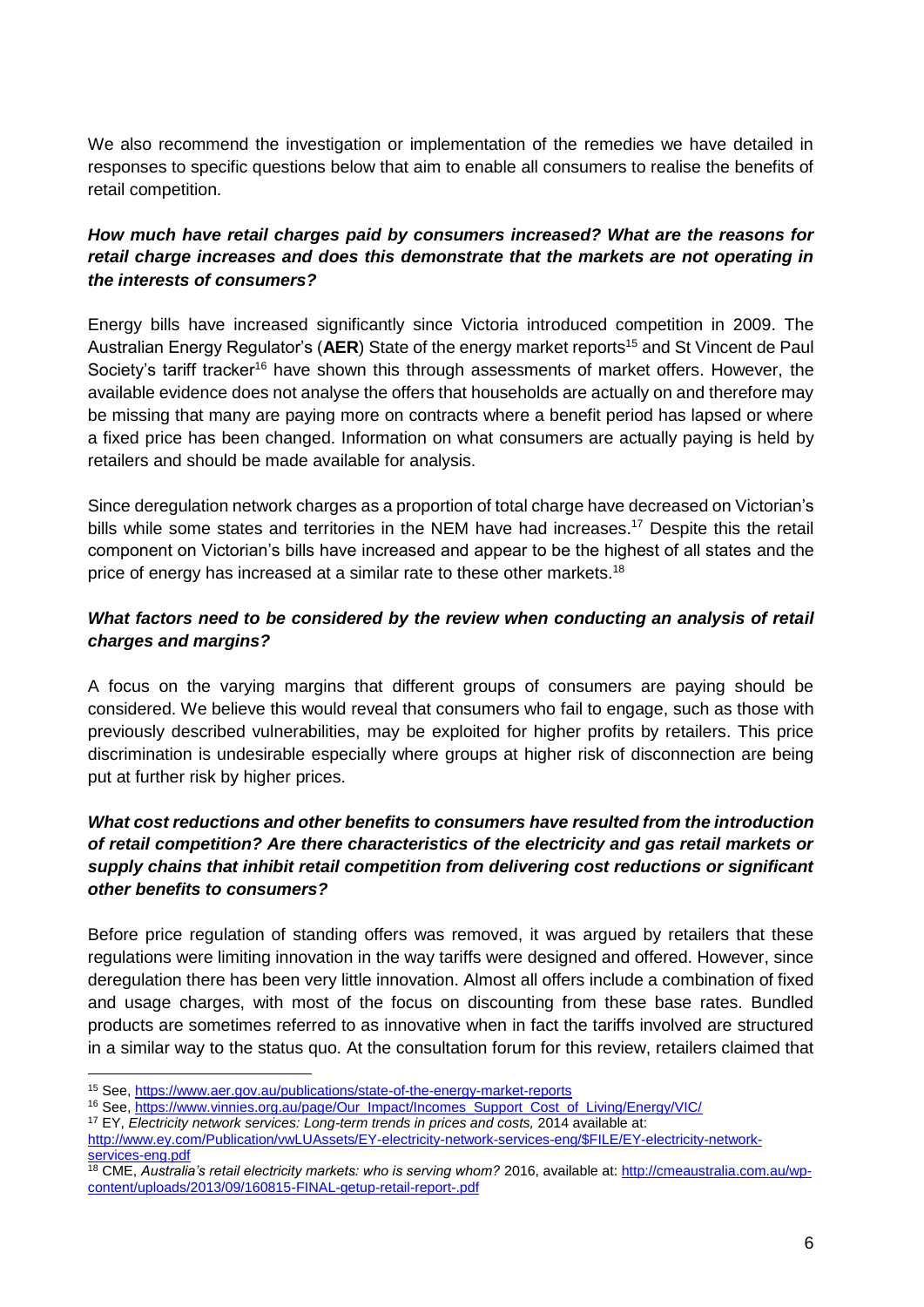the few innovative products introduced have had low uptake. Analysis of the design and marketing of those products may reveal the reasons for poor uptake. The United Kingdom's price deregulation initially delivered a great amount of tariff innovation such as tariffs based completely on usage. Such tariffs could benefit low income households who carefully manage their usage to save money.

## *Why do prices remain so dispersed in Victorian electricity and gas markets? Does price dispersion indicate that some consumers are not obtaining the price benefits of competition? Why or why not?*

Price dispersion occurs because retailers are able to identify and charge more to those customers who are not engaged in the market.

The groups of disengaged are two-fold. First, standing offer customers represent those customers that have never switched. Standing offers are generally much higher than market offers and do not attract benefits or discounts. The second group of disengaged customers are those that have switched at some stage but their discounts have lapsed. Today, most flagship retailer offers are structured as ongoing contracts (i.e. not fixed term) with a limited 'benefit period' of 12 or 24 months. A benefit period is described as the period during which discounts and other benefits are available.

Unfortunately, there is no regulatory requirement for a retailer to inform their customer that a benefit period is coming to an end—notification is only required with respect to impending contract expiry.<sup>19</sup> The regulations do require retailers to inform customers of price changes within a contract,<sup>20</sup> however this is arguably not required where a consumer is informed upfront that their benefit period will expire at some point. While some retailers do use the end of the benefit period to re-engage with their customer, this is often by letter only and there is limited evidence that these communications result in the customer making another active choice on to a more competitive offer.

This means that customers served by the same retailer are paying different amounts, despite costing the same amount to supply, and receiving similar customer service provision and general tariff structures. Retailers have an incentive not to further engage consumers who are paying more as they are more profitable. Such price discrimination is a clear indication that many consumers are not obtaining the full benefits of competition.

To protect consumers from this price discrimination there could be a requirement for consumers who have become disengaged to be placed on (or offered) a product that meets criteria such as low cost and basic service or even a social tariff, as suggested in response to a question later in this submission.

<u>.</u>

<sup>&</sup>lt;sup>19</sup> Energy Retail Code clause 48. It is our contention that the invention of 'benefit periods' was a mechanism through which retailers could more easily retain 'sticky' customers, by not being required to tell them that their contractual benefits are concluding.

<sup>20</sup> Energy Retail Code clause 46(3).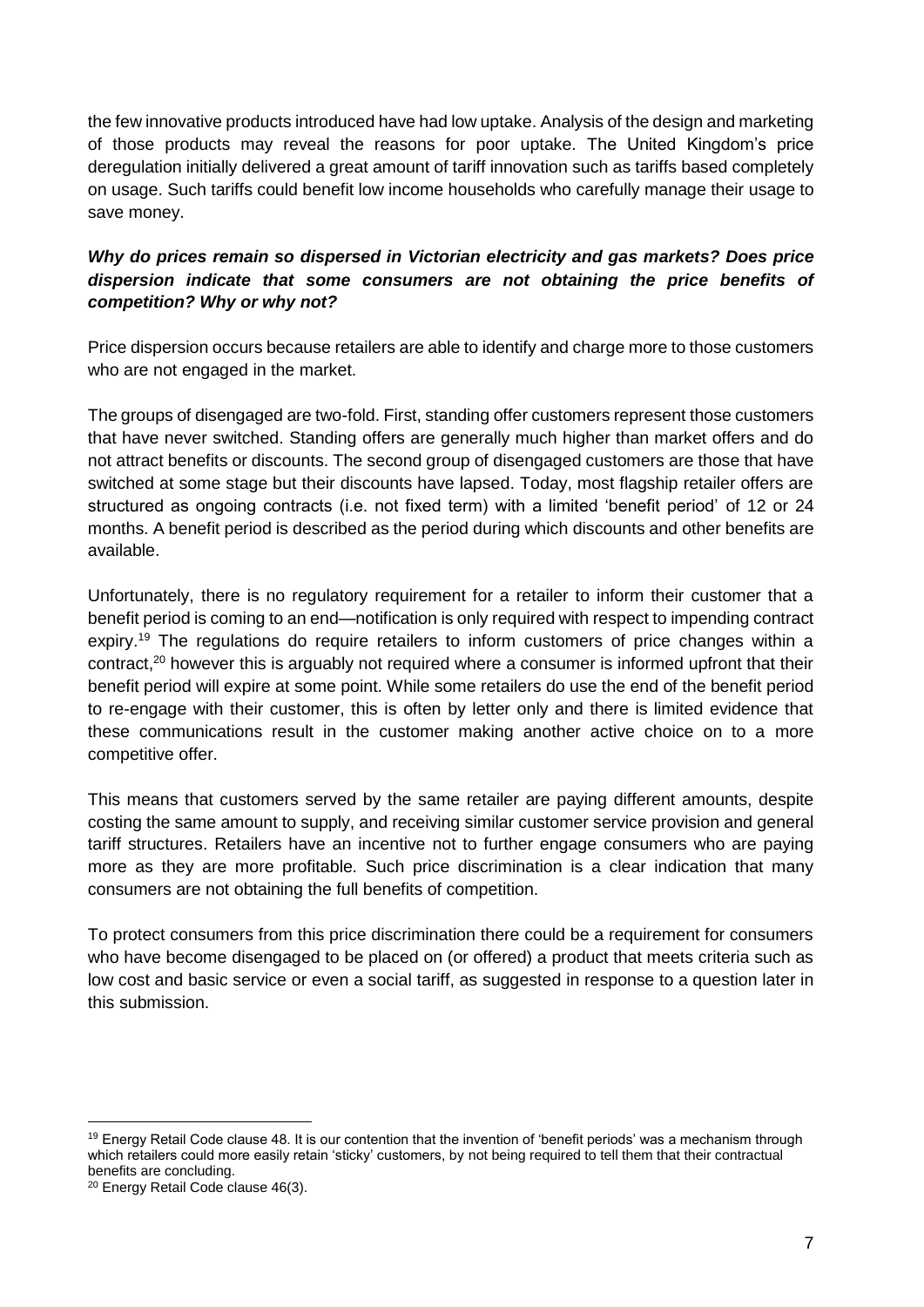#### *When do consumers end up on standing offers or higher priced (typically undiscounted) market offers? What happens to consumers at the end of their contract period?*

Consumers end up on standing or higher priced offers at the end of a benefit period because they are disengaged. Unlike those on the standing offer, there is little information as to the amount of households on such contracts and how much they are paying. Consumers may also end up being charged higher prices as retailers can vary prices under market retail contracts, including prices in fixed-period and fixed benefit contracts. These are called unilateral variation clauses.<sup>21</sup>

Because retailers have the right to vary the price they are effectively shielded from much of the risk of varying costs incurred for the delivery of energy services. This risk is transferred to their customers. Managing risk on behalf of customers is a key role of energy retailers, and this shifting of risk to consumers results in an erosion of confidence in the competitive market.

Unilateral variation clauses also negatively affect competition. For example, a consumer can select an offer that suits their needs at a particular point in time, potentially expending significant search costs, only to find this contract rendered unsuitable and uncompetitive prior to receiving the first bill if the retailer increases the price during the initial billing period. The ability of retailers to do this is a clear disincentive for customers to engage in the market, as they cannot guarantee that they will still be on a competitive offer in as little as one billing cycle after switching. Ofgem required the prices of fixed term contracts not be increased during the contract term in their 2014 reforms in the United Kingdom.<sup>22</sup>

Consumers should not be required to be constantly engaged with the market to maintain an appropriate offer. The complexity involved in engaging in the retail market and the resulting confusion consumers face may influence them to make poor decisions when switching, or a decision not to switch where it would in fact be to their benefit.

### *What factors influence the level of fixed charges imposed by retailers? What are the implications of fixed charges for consumer outcomes?*

Fixed charges relative to network charges are higher in Victoria than elsewhere in the National Energy Market.<sup>23</sup> High fixed charges mean that efforts by low income households to save money by reducing their usage are not as effective because low usage households pay a far higher price on average than higher use households. It may be the case that retailers are increasing the amount paid as fixed charges to increase revenue but this is hard to assess without access to cost stack information held by retailers. There should be more detailed information available about

<u>.</u>

<sup>&</sup>lt;sup>21</sup> Consumer Action has previously attempted to improve contractual and price transparency by requiring retailers who offer a fixed-period contracts to also provide a fixed price. This was through proposing a National Energy Retail Rule change to the AEMC, which it was hoped would also be adopted by the Victorian regulator. Our proposed rule change was not accepted by the AEMC. However, in response to this campaign, two things happened. First, some retailers began offering fixed-period fixed-price contracts. It does not appear that these contracts have been heavily marketed and are not popular. Second, the Victorian Government changed the law from 1 January 2016 to prohibit early termination fees contracts where a retailer has changed the price (excluding genuine fixed-period fixed-price contracts). Since this time, we've seen more ongoing contacts (with fixed benefit period) rather than fixed period contacts.

<sup>22</sup> See,<https://www.ofgem.gov.uk/simpler-clearer-fairer/fairer-treatment>

<sup>&</sup>lt;sup>23</sup> CME, *A critique of the Victorian retail electricity market.* A report for Brotherhood of St Laurence, 2015, available at: <https://www.bsl.org.au/knowledge/projects/a-critique-of-the-victorian-retail-electricity-market/>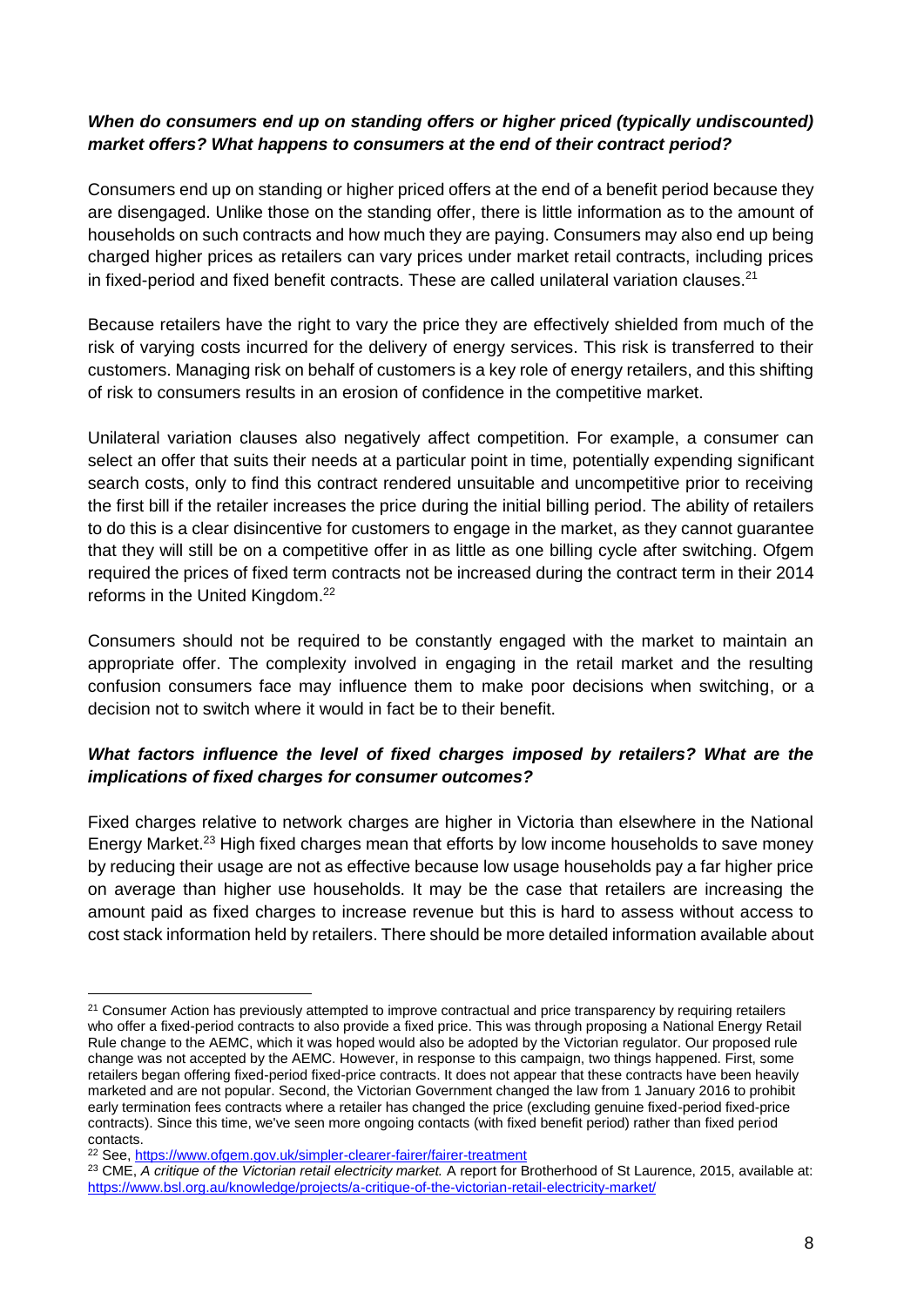what consumers are actually paying for, and more innovation in tariff design to provide better outcomes for all consumers.

# *What product or service innovation has been introduced by Victorian electricity retailers? Are there any barriers preventing the entry of new, innovative energy business models or products and services in Victoria?*

As noted above there has been little innovation in tariff design since the introduction of competition. The roll out of smart meter technology across the state has created opportunities for innovation to benefit consumers. Unfortunately, distributors have no incentive (or obligation) to invest in giving third parties access to meter functions. An inability to access meters or meter data on customers' behalf is preventing new businesses from offering innovative products and services made possible by smart meters, including energy efficiency, load management and tariff selection.

Retailers have claimed they have an inability to deliver smart meter-dependent products and services in Victoria. If we assume these claims are correct, the key barrier seems to be a lack of access to meter data and functionality. An access regime within the current Victorian framework would address this.

## *What are the key drivers of active consumer participation in retail energy markets? What barriers prevent consumers, or certain groups of consumers (including vulnerable consumers), from engaging in the market and/or selecting a product that best meets their needs?*

Concern about rising prices drives some consumers to actively engage in the market to seek the lowest cost offer. Product complexity is stifling competition as these consumers who do engage experience comparison confusion caused by the way offers are marketed. A large proportion of consumers are simply unengaged. As noted above, 9 per cent are still on electricity standing offers<sup>24</sup> and 46 per cent have not switched electricity offers in five years.<sup>25</sup>

Marketing practices also confuse or misinform consumers trying to engage in the market research has shown that high pressure sales tactics by cold calling or door to door sales have adverse effects and do not lead to the best consumer outcomes.<sup>26</sup> While the large energy retailers have voluntarily ceased door-to-door marketing to residential consumers, we still receive complaints from other retailers.

In November 2016, Consumer Action released research that demonstrated that the primary consumer protection for these types of sales—the cooling-off period—is largely ineffective. The research involved a behavioural experiment and found that the when people were offered a cooling-off period, they did not change their mind.  $27$  The findings are explained by behavioural

<sup>1</sup> <sup>24</sup> See page 86, ESC, *Victorian Energy Market Report 2015-2016,* 2016, available at:

<http://www.esc.vic.gov.au/document/energy/36578-esc-energy-market-report-2015-16/>

<sup>25</sup>See page 65, *2016 Retail Competition Review,* available at: [http://www.aemc.gov.au/getattachment/d5a60d5b](http://www.aemc.gov.au/getattachment/d5a60d5b-d2dc-4219-af60-51c77d8aaa4f/Final-Report.aspx)[d2dc-4219-af60-51c77d8aaa4f/Final-Report.aspx](http://www.aemc.gov.au/getattachment/d5a60d5b-d2dc-4219-af60-51c77d8aaa4f/Final-Report.aspx)

<sup>26</sup> Consumer Utilities Advocacy, *Minimising consumer detriment from door to door sales*, 2012, available at: https://www.cuac.org.au/research/cuac-research/276-minimising-consumer-detriment-from-energy-door-to-doorsales/file

<sup>27</sup> See,<http://consumeraction.org.au/cooling-off-doesnt-work-new-research/>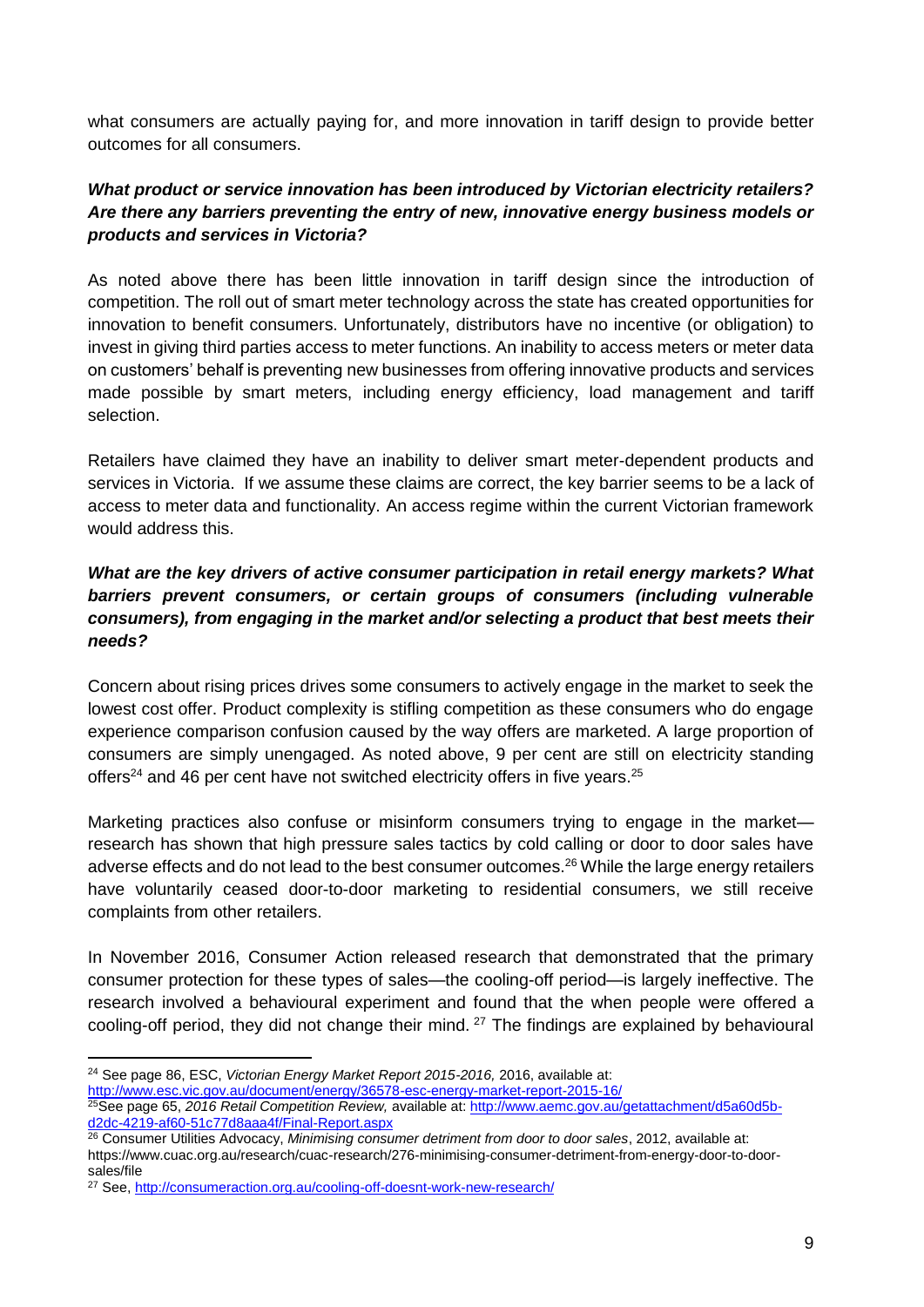concepts such as 'inertia', and found that research participants who were required to 'opt-in' to a purchase also did not change their initial decision, even though doing so would've provided them with the same choice as the 'cooling-off' group. Opting in as opposed to cooling off periods for contracts signed in an unsolicited sales transaction, or a ban on this type of selling, are proposed as solutions to encourage effective choice and competition.

Engagement barriers experienced by vulnerable consumers were identified in the AEMC's *Understanding vulnerable consumer experiences and needs report.<sup>28</sup> These included excessive* choice and fear of making the wrong decision, aversion to loss of benefits such as payment arrangements secured with a current retailer, and embarrassment about their financial situation that they do not want to reveal to a new provider. It was also noted that many of those interviewed feel most retailers are roughly the same, that they have limited time to assess the options and choose, limited knowledge or understanding of the choice and that some in embedded networks have no ability to choose at all. The findings reinforce that engagement is not possible at all for some consumers and unlikely for others, meaning they have little or no opportunity to realise the benefits of competition.

Those in rental housing are also restricted in their ability to respond to engage with some offers by changing their usage. Tenants have little control over the fixtures or energy efficiency aspects of their home so are limited in their response to retail products that reward consumers for adjusting their usage. We strongly support the implementation of minimum standards for energy efficiency in rental housing under consideration in the current Victorian Residential Tenancy Act review.

Government energy offer comparison websites including Victorian Energy Compare and Energy Made Easy (for other NEM jurisdictions) are intended to enable easier comparison of offers. However, they have had a low uptake (AEMC research found that only 1% of South Eastern Queensland customers were aware that Energy Made Easy existed for example)<sup>29</sup> and still require a high level of engagement to reveal accurate information.

The Victorian Government could assist the further realisation of smart meter rollout benefits by ensuring (via a regulatory requirement on distribution businesses) that customers can access their interval data directly through Victoria Energy Compare (and through other energy usage tools and resources) so that they can more easily compare retail offers. This action would make effective engagement easier for some consumers but would need to be part of a package of measures to ensure all consumers benefit from competition.

A lack of trust in the market is a key barrier to engagement. Our *Power Transformed* report noted that consumers rely on trust to make decisions especially where markets become increasingly complex.<sup>30</sup> CHOICE's consumer pulse survey revealed that many do not trust their traditional retailers,<sup>31</sup> indicating that significant improvement is needed in the sector for it to function effectively.

<sup>28</sup> Newgate, *Understanding vulnerable customer experiences and needs.* Prepared for AEMC, 2016 available at: [http://www.aemc.gov.au/getattachment/feb45d05-2b12-4d0c-b66f-3ca1c4dc2347/Understanding-vulnerable](http://www.aemc.gov.au/getattachment/feb45d05-2b12-4d0c-b66f-3ca1c4dc2347/Understanding-vulnerable-customer-experiences-and.aspx)[customer-experiences-and.aspx](http://www.aemc.gov.au/getattachment/feb45d05-2b12-4d0c-b66f-3ca1c4dc2347/Understanding-vulnerable-customer-experiences-and.aspx) 

<sup>29</sup> See page 17, AEMC, *2016 Retail Competition Review,* available at:

<http://www.aemc.gov.au/getattachment/d5a60d5b-d2dc-4219-af60-51c77d8aaa4f/Final-Report.aspx>

<sup>30</sup> Consumer Action, *Power Transformed,* 2016, available at[: http://consumeraction.org.au/power-transformed/](http://consumeraction.org.au/power-transformed/) <sup>31</sup> See, [https://www.choice.com.au/about-us/media-releases/2015/october/consumer-pulse-shows-household-costs](https://www.choice.com.au/about-us/media-releases/2015/october/consumer-pulse-shows-household-costs-easing)[easing](https://www.choice.com.au/about-us/media-releases/2015/october/consumer-pulse-shows-household-costs-easing)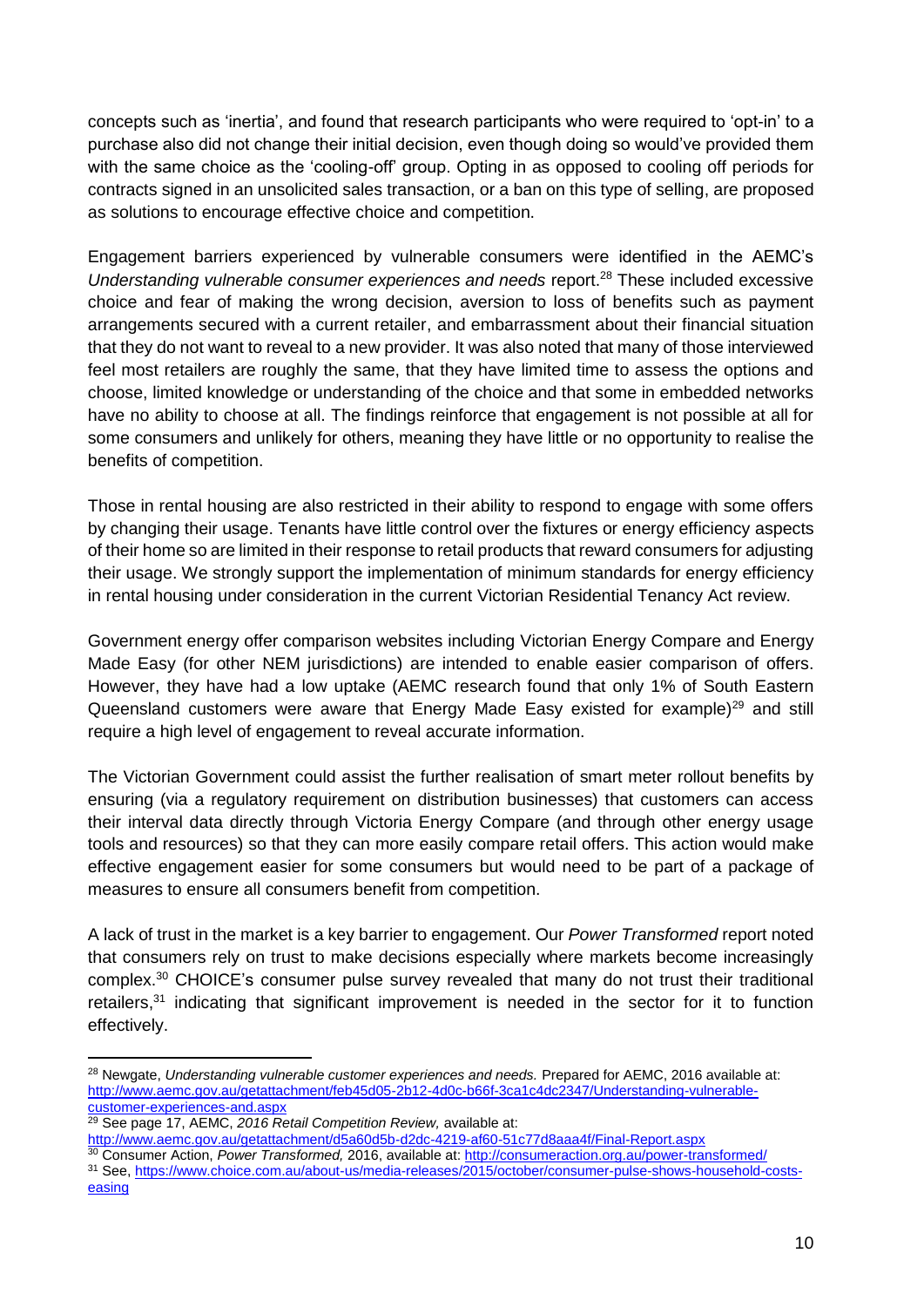### *Does the requirement on retailers to offer standing offer contracts lead to poor outcomes for consumers, or groups of consumers such as vulnerable consumers? If so, why?*

Standing offer contracts often differ greatly from market offer contracts and there is no justification for why they often cost a significant amount more than a market offer. Those who have not moved onto a market offer are therefore more profitable. In their 2016 *Tariff Tracker* report St Vincent DePaul Society reported "Households with typical electricity consumption can save up to \$590 - \$830 per annum (depending on their network area) if switching from the worst standing offer to the best market offer."<sup>32</sup> Standing offers need to exist as a default to stop households from being disconnected but they need to be set at more competitive prices.

There are several remedies we suggest to combat this. Retailers could be required to move people on standing offers and lapsed benefit contracts onto a better offer, to stop the current practice of price discrimination and disadvantaging these disengaged consumers. Reforms put in place to address similar issues for disengaged consumers in the superannuation industry introduced 'MySuper' products with basic features and low fees as a default the industry is required to provide disengaged consumers.<sup>33</sup> Energy retailers could similarly be required to move those on standing offers or on offers with lapsed benefit periods onto a 'safe' product that meets criteria such as a simple service and low prices.

Renaming the standing offer to something that clearly informs consumers they are paying uncompetitive rates and requiring retailers to actively inform these consumers that it is in their best interests to switch is another option. This was proposed in the United Kingdom as a remedy where 'default', 'emergency' or 'out of contract' were suggested as alternative names.<sup>34</sup>

Building on the 'safe' default option, but targeting the remedy to those who are likely to experience greater detriment if they are disengaged, might be to focus the remedy on consumers receiving concessions. The retailers can easily identify concessions customers given their role in applying existing Annual Electricity Concession and Winter Gas Concession. In this option, the 'safe' default tariff described above might only be available to concession customers who are on a standing offer or lapsed benefit period contract. This would involve savings to the State Government's concession budget, given that the percentage concession applied will be lesser than when it is applied to a high rate—it could thus be introduced as a type of compact between retailers and the State Government. This remedy would have benefits across the market, because while higher rates could be charged to non-concession customers, the concession default rate might operate as a discipline across the market generally.

This 'safe' default option targeted at concession customers would be a type of 'social tariff'. In a similar way, our *Heat or Eat* report recommended that the maximum amount of income all utilities

[https://www.treasury.gov.au/~/media/Treasury/Consultations%20and%20Reviews/Reviews%20and%20Inquiries/200](https://www.treasury.gov.au/~/media/Treasury/Consultations%20and%20Reviews/Reviews%20and%20Inquiries/2009/supersystem/Documents/Final%20Report/PDF/Final_Report_Part_1_Consolidated.ashx) [9/supersystem/Documents/Final%20Report/PDF/Final\\_Report\\_Part\\_1\\_Consolidated.ashx](https://www.treasury.gov.au/~/media/Treasury/Consultations%20and%20Reviews/Reviews%20and%20Inquiries/2009/supersystem/Documents/Final%20Report/PDF/Final_Report_Part_1_Consolidated.ashx) <sup>34</sup> See page 813, CMA, *Energy Market Investigation final report,* 2016, available at:

<sup>1</sup> <sup>32</sup> See page 4, St Vincent de paul Society, *Victorian Energy Prices; an update report on the Victorian tariff-tracking project*, 2016 available: [https://www.vinnies.org.au/icms\\_docs/256169\\_Victorian\\_Energy\\_Prices\\_October\\_2016.pdf](https://www.vinnies.org.au/icms_docs/256169_Victorian_Energy_Prices_October_2016.pdf) <sup>33</sup> Commonwealth of Australia. *Super System Review Final Report*, 2010, available at:

[https://assets.publishing.service.gov.uk/media/5773de34e5274a0da3000113/final-report-energy-market](https://assets.publishing.service.gov.uk/media/5773de34e5274a0da3000113/final-report-energy-market-investigation.pdf)[investigation.pdf](https://assets.publishing.service.gov.uk/media/5773de34e5274a0da3000113/final-report-energy-market-investigation.pdf)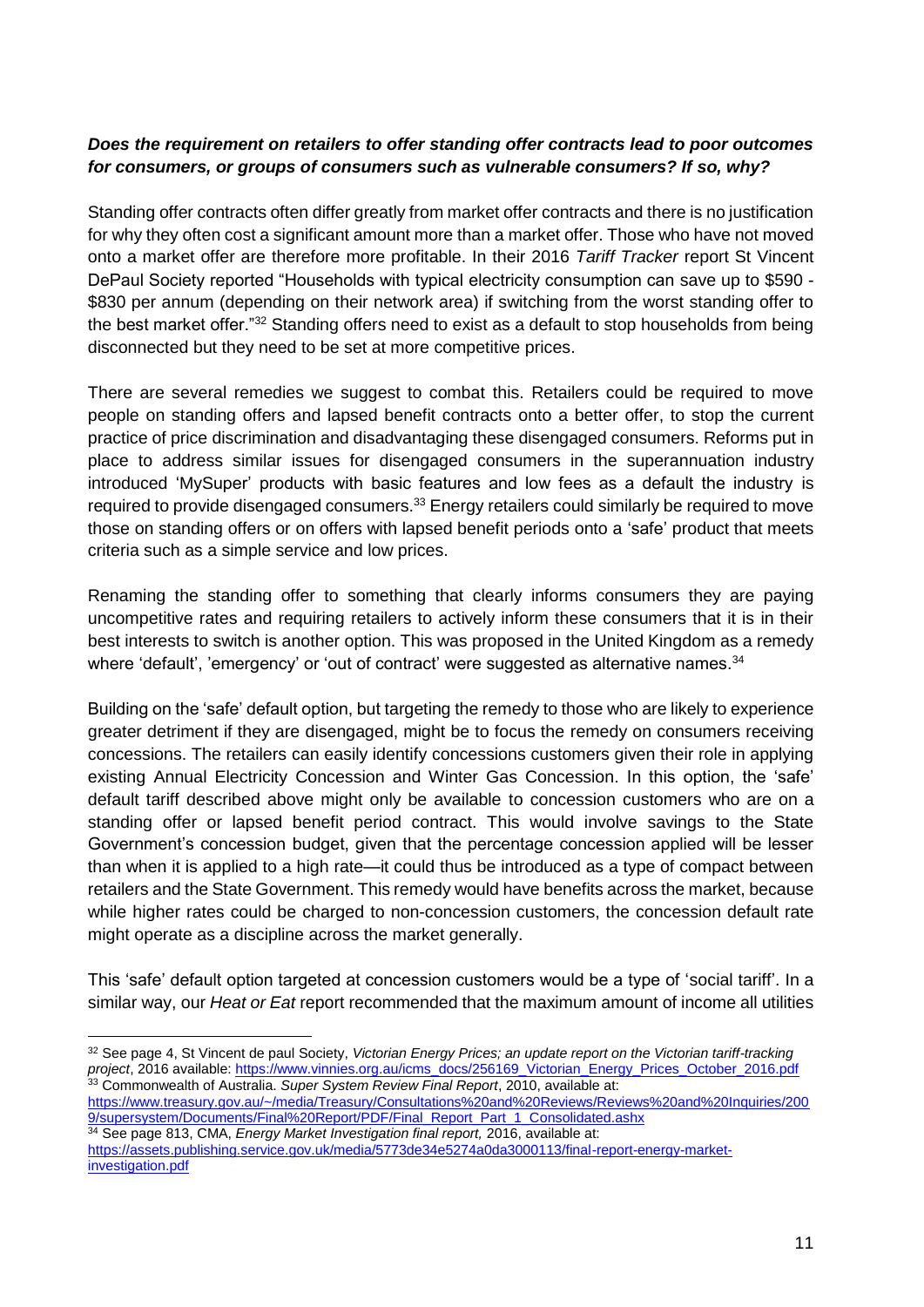can garner from recipients of income support could be capped in order to ensure these households do not suffer detriment because of disconnection regardless of their level of engagement in the competitive market.<sup>35</sup> Social tariffs currently operate in many jurisdictions with retail competition.<sup>36</sup>

### *What implications does discounting raise for consumer outcomes, including consumers' ability to compare offers and for retail competition more generally?*

Discounting and in particular conditional discounting, such as a requirement to pay on time or pay via direct debit, can confuse and disadvantage consumers. Retailers often market their offers by the level of discount instead of the base rate that they will charge consumers on the offer, making effective comparison difficult. The AEMC found that some consumers on a 5 per cent discount for paying on time were paying less than others receiving a 20 per cent discount because the base rate of the second offer was much greater. $37$  Published discounts are therefore useless for anyone trying to compare offers by different retailers.

Conditional discounts are often discriminatory. Those on low incomes can often not risk a direct debit arrangement because of the risk of defaulting and incurring hefty fees where there is a failed transaction due to insufficient funds.<sup>38</sup> Some retailers only offer direct debit and for that reason these low income consumers who cannot risk utilising this payment type are excluded from their services altogether. All retailers should accept payment by Centrepay as an alternative to direct debit, and identify other regular payment methods for those unable to risk direct debit arrangements but who do not have access to Centrepay.

Pay on time discounts are also discriminatory. Those with little ability to control cash flow or least able to afford their bills are effectively penalised by losing the discount, even if they pay only one day late. Our financial counselling practice often reports that people they assist have their financial hardship exacerbated because of these "penalties in disguise". Late payment fees were banned in Victoria in 2005 and we recommend that these discounts that function as penalties also be banned. As an alternative, the additional cost borne by the consumer associated with late payment (discount foregone) should be limited to the actual additional cost of servicing the consumer who pays late. This cost is likely to be a very small amount (e.g. cost of contacting the customer and other direct losses), not up to 30 per cent of the bill.

A requirement that retailers must clearly and prominently display a reference price wherever an energy offer is promoted should also be investigated. For instance, a reference price label could display the base rates on the offer and the average expected cost per year for a low, medium and high usage household making offers less misleading for consumers. If discounts are to be used

<sup>35</sup> Consumer Action Law Centre, *Heat or Eat; Households should not be forced to decide whether they heat or eat*, 2015, available at: [http://consumeraction.org.au/wp-content/uploads/2015/08/Heat-or-Eat-Consumer-Action-Law-](http://consumeraction.org.au/wp-content/uploads/2015/08/Heat-or-Eat-Consumer-Action-Law-Centre.pdf)[Centre.pdf](http://consumeraction.org.au/wp-content/uploads/2015/08/Heat-or-Eat-Consumer-Action-Law-Centre.pdf)

<sup>36</sup> See: [https://ec.europa.eu/energy/sites/ener/files/documents/INSIGHT\\_E\\_Energy%20Poverty%20-](https://ec.europa.eu/energy/sites/ener/files/documents/INSIGHT_E_Energy%20Poverty%20-%20Main%20Report_FINAL.pdf) [%20Main%20Report\\_FINAL.pdf](https://ec.europa.eu/energy/sites/ener/files/documents/INSIGHT_E_Energy%20Poverty%20-%20Main%20Report_FINAL.pdf)

<sup>37</sup> AEMC, *2015 Retail Competition Review,* available at[: http://www.aemc.gov.au/Markets-Reviews-Advice/2015](http://www.aemc.gov.au/Markets-Reviews-Advice/2015-retail-competition-review/Final/AEMC-Documents/Final-Report.aspx) [retail-competition-review/Final/AEMC-Documents/Final-Report.aspx](http://www.aemc.gov.au/Markets-Reviews-Advice/2015-retail-competition-review/Final/AEMC-Documents/Final-Report.aspx)

<sup>38</sup> Following the High Court decision *ANZ v Paccioco,* default fees associated with dishonour charged by banks and others offering transaction accounts appear to be increasing: [http://consumeraction.org.au/unfair-bank-fees-live](http://consumeraction.org.au/unfair-bank-fees-live-another-day-now-time-law-reform-consumer-action-choice/)[another-day-now-time-law-reform-consumer-action-choice/.](http://consumeraction.org.au/unfair-bank-fees-live-another-day-now-time-law-reform-consumer-action-choice/)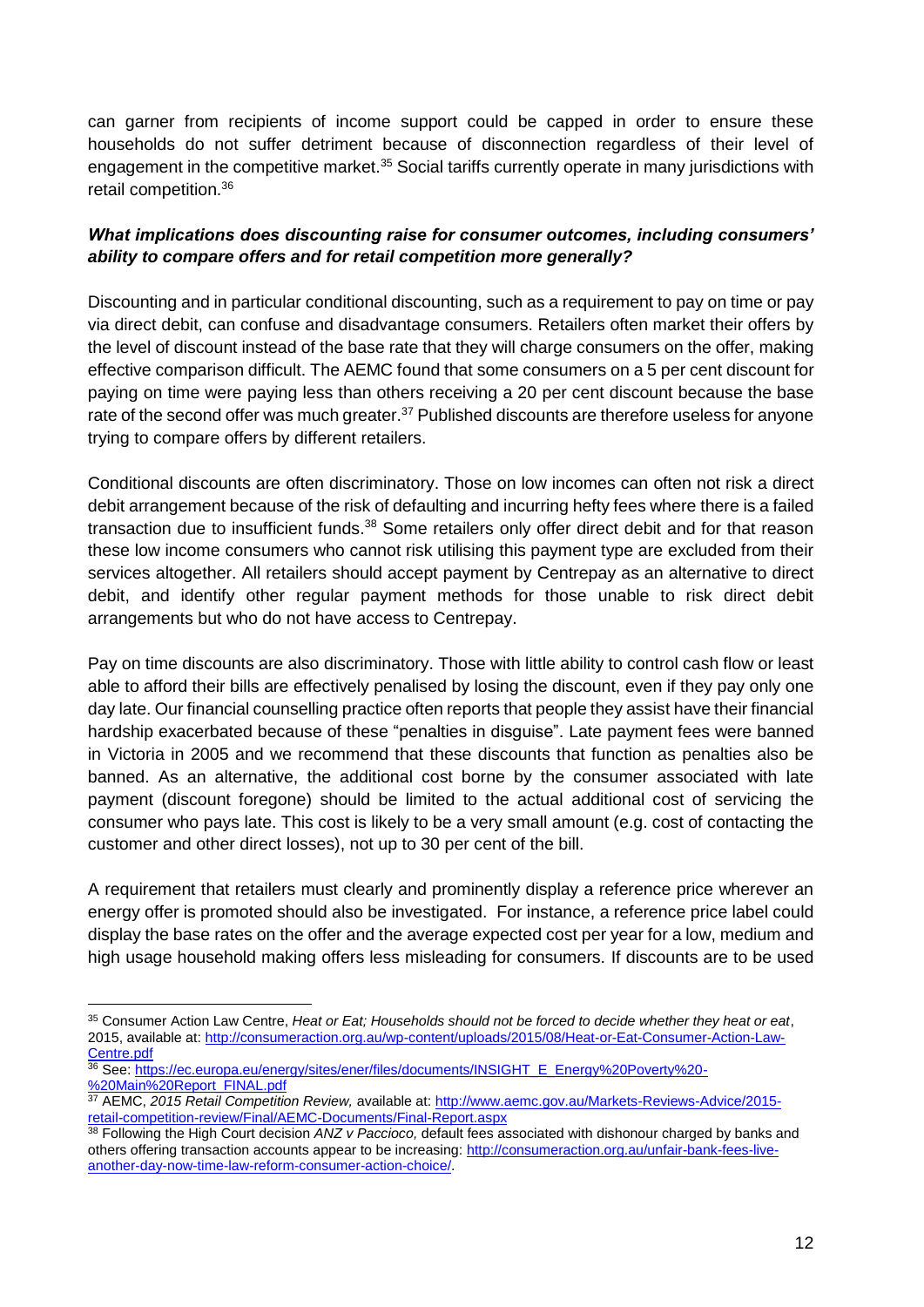in marketing, these should be from a reference price that applies across the market. Clear information for consumers choosing an offer would not solve all the issues with retail competition but it would be a significant improvement for those attempting to engage. If information remedies such as these are adopted, we strongly urge they be consumer tested for effectiveness. There is much evidence from a Which?' review that information remedies can have mixed results and that there is a need for compliance to be enforced to realise consumer benefits.<sup>39</sup>

### *Are there any issues that have not been considered in this discussion paper that you consider should be considered during the review?*

The novel nature of many new energy products, and increasing complexity of the technology required to deliver them, may frustrate the efforts of less savvy consumers to engage with the energy market. Not only must consumers be able to understand these complex products in their own right, they need to be able to identify how the products alter the nature or source of their existing energy supply.

These products or services may be substitutes for a customer's traditional grid-connected energy service (e.g. solar panels and batteries), complementary (e.g. in-home services to improve energy efficiency) or expand the product range available to a customer through existing or new energy markets (e.g. smart meters). Some retailers have also proposed to start providing these new technologies in the form of Solar Power Purchase Agreements (where a retailer retains ownership of solar panels installed but the customer pays for electricity the panels produce), however we are currently more often seeing finance arrangements as described in the case study below. The impact these arrangements have on the retail market and energy supply highlights the need for these new markets to be considered in any assessment of the effectiveness of energy retail markets. The way in which additional complexity and confusion caused by these products can leave consumers worse off is demonstrated in the case study from our legal practice's advice service below.

### **Case Study: Misleading Solar Sale**

1

Our client says he has always had money problems. He had early access to his superannuation and survives largely on Newstart allowance payments from Centrelink. He had been unemployed for almost five years when he was door-knocked by a representative of a solar company in February 2014. Our client told the sales representative he couldn't afford the solar package, but was persuaded to sign up for a 'last chance' package after being convinced that the repayments for the system would cost the same amount he was currently paying for power bills, and would cover his usage. He had been paying \$350 per quarter for his power usage.

Our client was signed up to a 'no interest' 'revolving credit account' for a solar package costing a total of over \$6,700. These credit arrangements are not regulated by the National Credit Act, and it appears that the cost of credit is hidden within the amounts paid to the finance company that are not passed on to the solar retailer. The implication of this avoidance tactic is that the financier

<sup>39</sup>CCP, *The role of demand-side remedies in driving effective competition; a review for Which?* 2016, available at: [http://www.staticwhich.co.uk/documents/pdf/the-role-of-demand-side-remedies-in-driving-effective-competition-](http://www.staticwhich.co.uk/documents/pdf/the-role-of-demand-side-remedies-in-driving-effective-competition-456067.pdf)[456067.pdf](http://www.staticwhich.co.uk/documents/pdf/the-role-of-demand-side-remedies-in-driving-effective-competition-456067.pdf)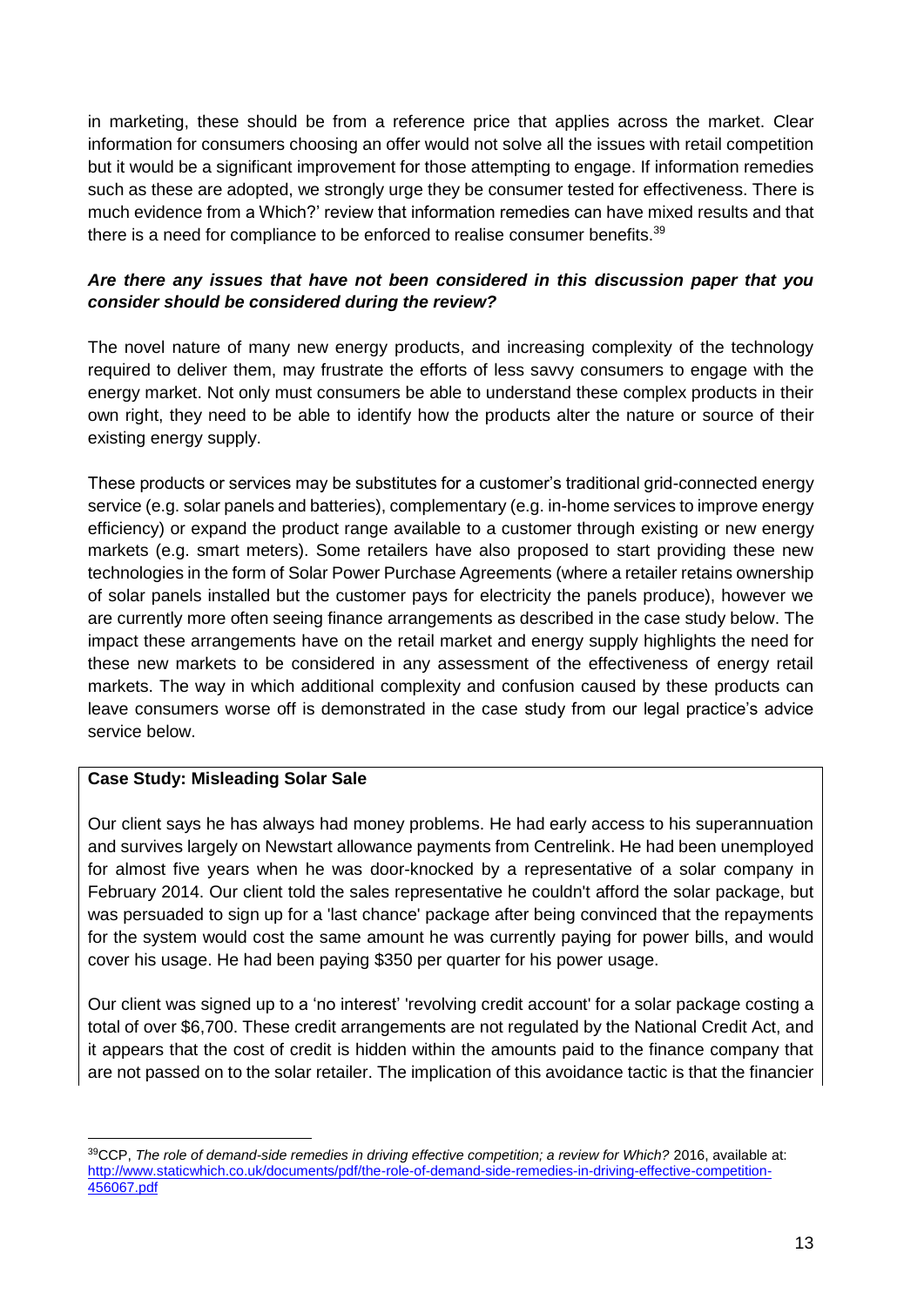is not required to comply with responsible lending laws nor are they are required to be members of an external dispute resolution scheme.

Our client ended up paying around \$600 per quarter, instead of the \$350 per quarter to break even as was represented to him.

We are also concerned that the proposed introduction of metering contestability in Victoria will impact competition. Second or third tier retailers, without the resources to procure their own meters, may be priced out of the market by the access costs charged by larger retailers whose meter remains in a property when a customer attempts to churn. We expand on this in our joint submission in response to the Victorian Government's options paper.<sup>40</sup>

The interaction between social policy measures designed to protect Victorian's access to energy should also be considered by the panel. Utility Relief Grants (**URGs**) are available to Victorian residents struggling to pay their bills due to low income or a change in circumstances, and are vital for many of our Financial Counselling clients. To make URGs even more effective, the cap should be increased from \$500 to \$750 and price indexed to energy prices to reflect the steady price increases for energy. The frequency that a household can apply should also be reduced from 24 to 18 months. The application process should be simplified to remove access barriers for those in need - in the 2014 to 2015 reporting period alone, 33,494 forms were sent out and only 18,807 forms were completed and returned to DHHS as applications.<sup>41</sup> Improvement of the Utility Relief Grant Scheme will provide a remedy for those who are adversely affected by competition.

Concessions are another social policy measure that should be considered in relation to competition. Where a household receiving a concession is not on the retailer's best offer, the measure is not as effective. As noted above, our proposed remedies include a requirement to move consumers on lapsed benefit periods or standing offers onto a default offer with low cost and basic features or introducing a social tariff. The St Vincent DePaul Society also suggested at the consultation forum for this review that households receiving concessions be offered free access to agencies that switch consumers onto the best offer on a regular basis in order to benefit consumers and the concession scheme through savings.

## *Are there examples of other retail electricity and gas markets that deliver strong outcomes to all consumers? What are the key characteristics of these markets, their regulatory frameworks, and/or examples of policy initiatives implemented that have helped improve consumer outcomes?*

Our research suggests that other competitive retail energy markets have not delivered strong outcomes for all consumers. However, there are a number of studies or policy initiatives proposed in the United Kingdom that provide potential remedies for Victoria.

<sup>1</sup> <sup>40</sup> See, [http://consumeraction.org.au/wp-content/uploads/2016/11/161115-Joint-submission-to-DELWP-Metering](http://consumeraction.org.au/wp-content/uploads/2016/11/161115-Joint-submission-to-DELWP-Metering-contestablity-option-paper.pdf)[contestablity-option-paper.pdf](http://consumeraction.org.au/wp-content/uploads/2016/11/161115-Joint-submission-to-DELWP-Metering-contestablity-option-paper.pdf)

<sup>41</sup> See page 37, ESC, *Energy retailers comparative performance report 2014-2015,* 2016, available at: [http://www.esc.vic.gov.au/wp-content/uploads/2016/05/RPT-2014-15-Comparative-Performance-Report-Customer-](http://www.esc.vic.gov.au/wp-content/uploads/2016/05/RPT-2014-15-Comparative-Performance-Report-Customer-Service-20160502.pdf.html)[Service-20160502.pdf.html](http://www.esc.vic.gov.au/wp-content/uploads/2016/05/RPT-2014-15-Comparative-Performance-Report-Customer-Service-20160502.pdf.html)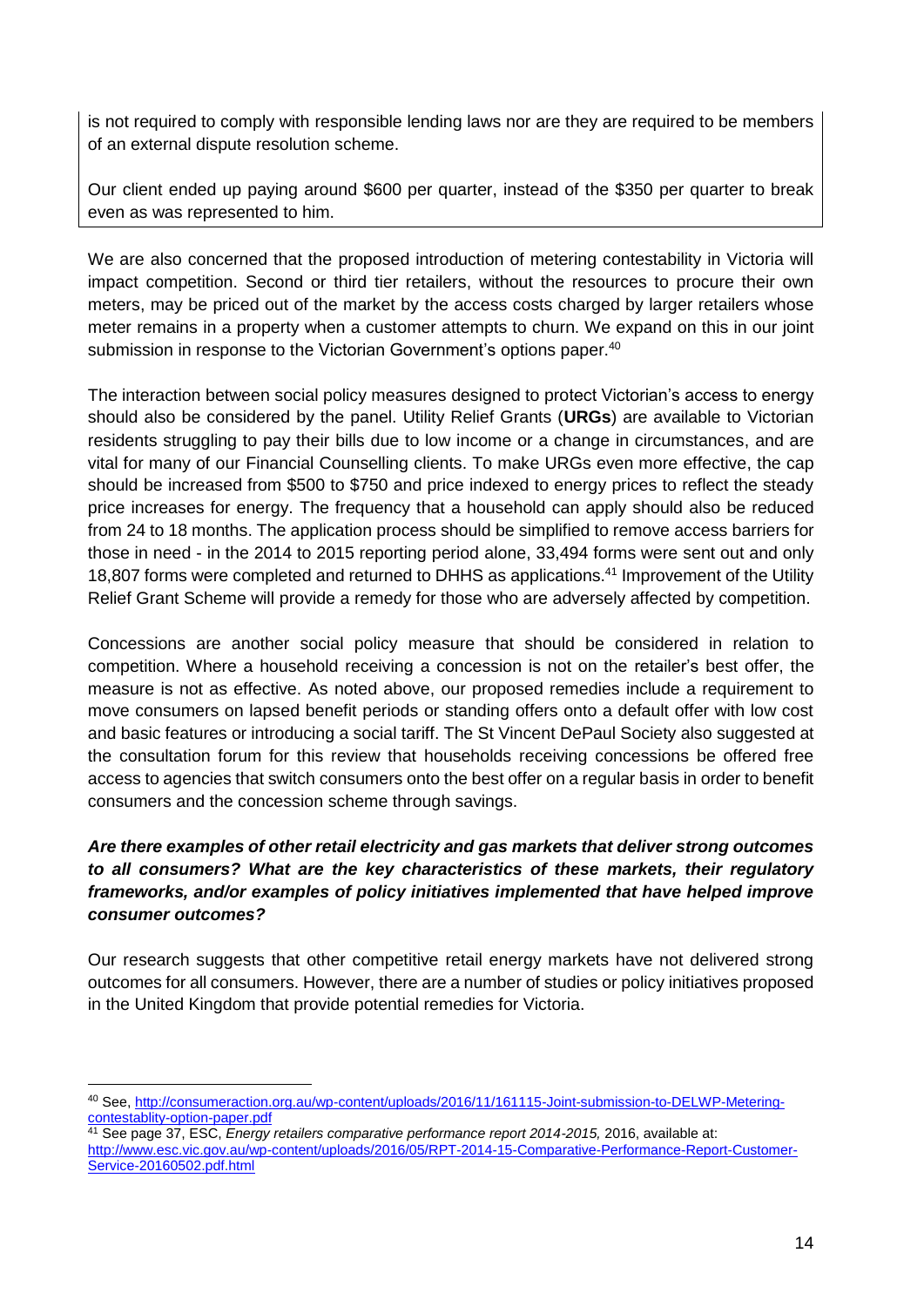A recent Which? report: *The Role of Demand-Side Remedies in Driving Effective Competition*, 42 found that tools used to drive consumer participation in the United Kingdom had typically focused on providing information and easing search and switching costs. However, these measures were not sufficient for improving consumer decision-making. It supported a more recent focus on measures to engage customers, including incorporating lessons from behavioural economics, and found that complementary remedies may be required rather than 'single bullet' remedies. In particular, different groups of customers may respond to or require different interventions.

It has also been reported that ofgem in the UK is trialling a policy of making retailers promote better offers from rivals directly to disengaged customers.<sup>43</sup> The findings from the trial could be used to inform work to encourage effective switching in Victoria.

## *What potential policy options and measures exist to address any issues with the operation of retail electricity and gas markets? Please explain how these policy options and measures would improve outcomes for consumers and identify any potential risks arising from these options and measures.*

As explored in our above responses Consumer Action recommends:

- 1. A ban on conditional discounting, in particular 'pay on time' discounts.
- 2. Energy retailers be required to move people (particularly concession customers) on standing offers or on offers with lapsed benefit periods onto a product that meets criteria such as a simple service and low prices.
- 3. Retailer information be made available for analysis of outcomes of competition for consumers.
- 4. Competition be measured with a stronger focus on demand side indicators and market outcomes.
- 5. Greater innovation in tariff design be encouraged for consumer benefit.
- 6. Requiring commercial comparator services to comply with the Energy Comparator Code of Conduct.
- 7. Unsolicited sales by methods such as cold-calling and door to door be banned.
- 8. Opt-in measures should be implemented as a feature of sales contracts as opposed to cooling off periods.
- 9. The Victorian Government assist the further realisation of smart meter rollout benefits by ensuring (via a regulatory requirement on distribution businesses) that customers can access their interval data directly through Victorian Energy Compare (and through other energy usage tools and resources).
- 10. Renaming standing offers to something that clearly informs a consumer that they are paying uncompetitive rates.
- 11. The potential for introducing a social tariff be explored.
- 12. Retailers be required to clearly and prominently display a reference price wherever an energy offer is promoted.

<sup>42</sup> CCP, *The role of demand-side remedies in driving effective competition; a review for Which?* 2016, available at: [http://www.staticwhich.co.uk/documents/pdf/the-role-of-demand-side-remedies-in-driving-effective-competition-](http://www.staticwhich.co.uk/documents/pdf/the-role-of-demand-side-remedies-in-driving-effective-competition-456067.pdf)[456067.pdf](http://www.staticwhich.co.uk/documents/pdf/the-role-of-demand-side-remedies-in-driving-effective-competition-456067.pdf)

<sup>43</sup> See: [http://www.thetimes.co.uk/article/suppliers-told-to-promote-rival-energy-deals-](http://www.thetimes.co.uk/article/suppliers-told-to-promote-rival-energy-deals-23jhv590k?shareToken=ca94ff694423773861bdc69b2c65dba7)

[<sup>23</sup>jhv590k?shareToken=ca94ff694423773861bdc69b2c65dba7](http://www.thetimes.co.uk/article/suppliers-told-to-promote-rival-energy-deals-23jhv590k?shareToken=ca94ff694423773861bdc69b2c65dba7)